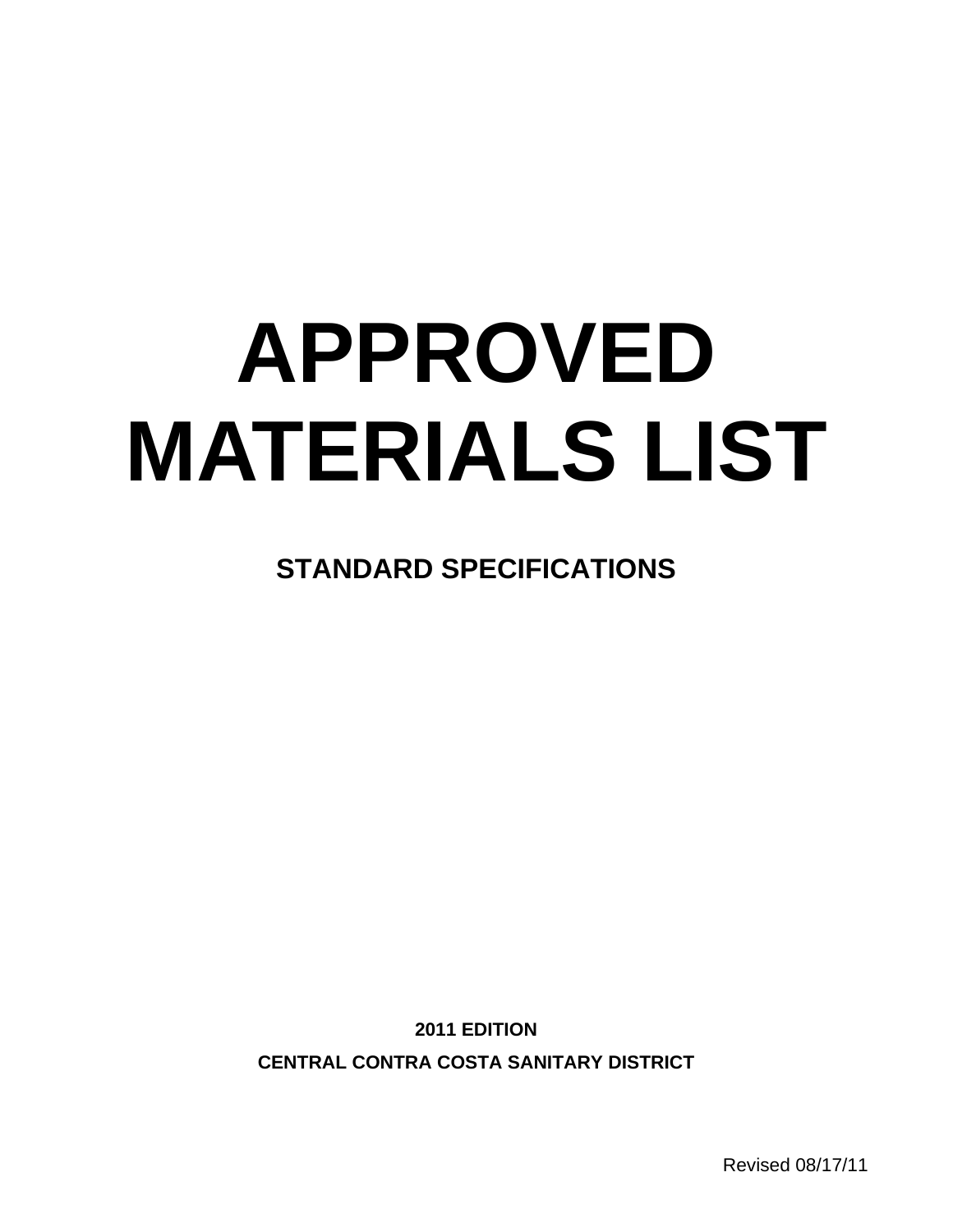#### **TABLE OF CONTENTS**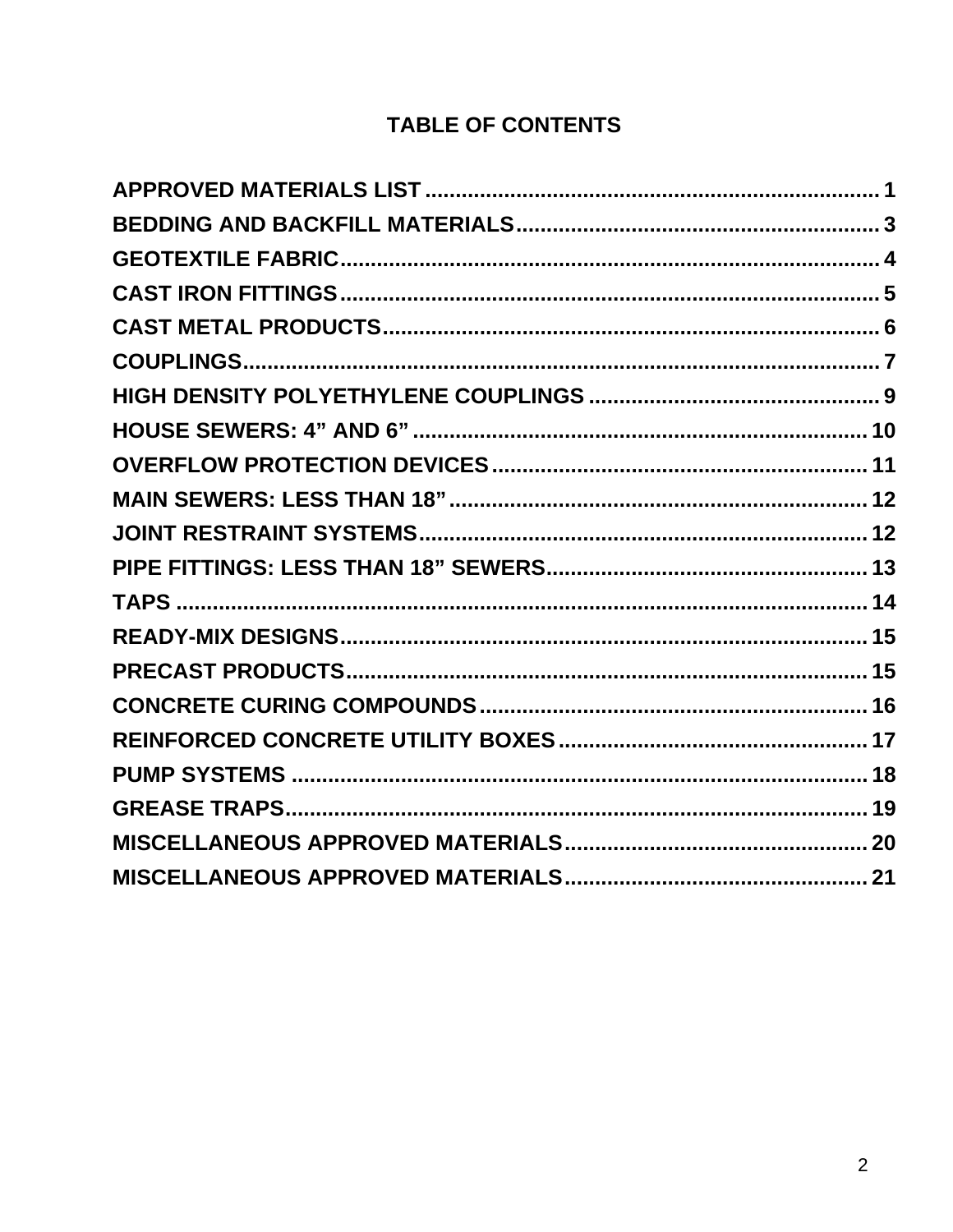## **Bedding and Backfill Materials**

**Material Type(s):** Bedding Type, Backfill

#### **Description:**

| <b>TYPE</b>             | <b>MATERIAL DESCRIPTION</b>                                                                                                                                                                                                       |  |
|-------------------------|-----------------------------------------------------------------------------------------------------------------------------------------------------------------------------------------------------------------------------------|--|
| <b>CLSM</b>             | <b>Controlled Low Strength Material</b><br>$\bullet$                                                                                                                                                                              |  |
| Coarse                  | <b>Drain or Foundation Rock</b><br>Crushed stone or gravel<br>$\bullet$<br>(Not mined alluvial material)<br>Minimum of 95% crushed particles<br>Durability Index of 40                                                            |  |
| Type 1                  | Class 2 Aggregate Base<br>Newly quarried or recycled material<br>(Not mined alluvial material)<br>Three-quarter (3/4) inch maximum grading                                                                                        |  |
| Type 3                  | Native material from trench excavation<br>Free of vegetable matter, debris and refuse,<br>concrete, stones or clods larger than four (4) inches                                                                                   |  |
| Type 3<br><b>Select</b> | Native Material from trench excavation<br>$\bullet$<br>Particles must not exceed three-quarter<br>(3/4) inch in diameter<br>Free of vegetable matter, debris and refuse,<br>concrete, stones or clods larger than four (4) inches |  |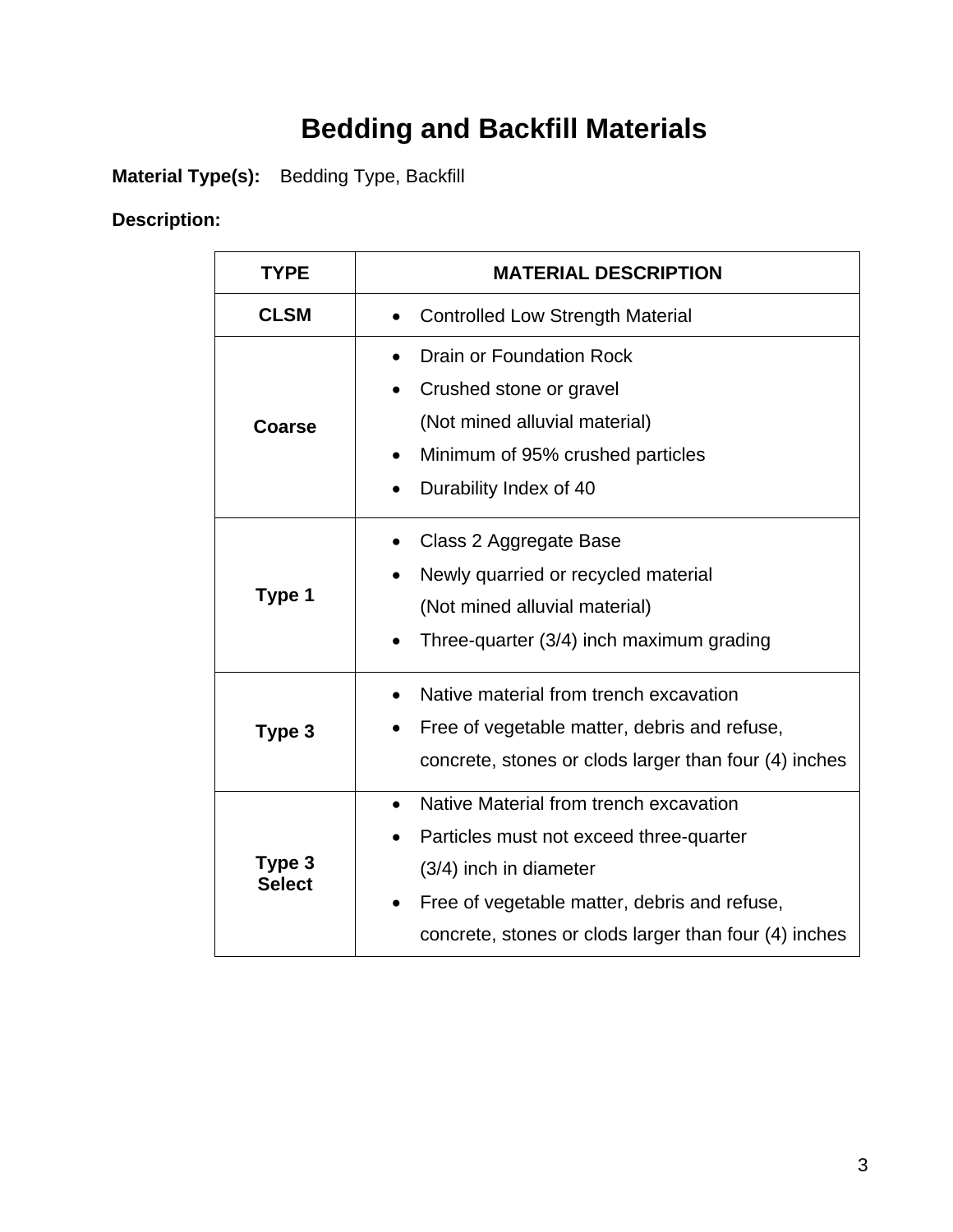## **Geotextile Fabric**

**Material Type(s):** Geotextile fabric

**Description:** Geotextile fabric for paving and wrapping foundation rock.

|                                      | <b>Manufacturer</b>    | <b>Product</b>  |
|--------------------------------------|------------------------|-----------------|
|                                      | Mirafi                 | 600X            |
|                                      | <b>US Fabrics</b>      | <b>US 315</b>   |
|                                      | Webtec                 | HD              |
| <b>FABRIC FOR</b><br><b>WRAPPING</b> | <b>Carthdage Mills</b> | <b>FX-66</b>    |
| <b>FOUNDATION ROCK</b>               | Amoco                  | 2006            |
|                                      | Propex                 | 300 ST          |
|                                      | <b>SKAP</b>            | W315            |
|                                      | Thrace/Ling            | <b>GTF 300</b>  |
|                                      | Mirafi                 | Mirapave 400    |
|                                      | <b>US Fabrics</b>      | <b>US 90P</b>   |
|                                      | Webtec                 | OL              |
| <b>FABRIC FOR</b>                    | <b>Carthdage Mills</b> | <b>FX-38 OL</b> |
| <b>PAVING</b>                        | Amoco                  | 4599 Petromat   |
|                                      | Propex                 | 381             |
|                                      | <b>SKAP</b>            | GC 130          |
|                                      | Thrace/Ling            | 130 EX          |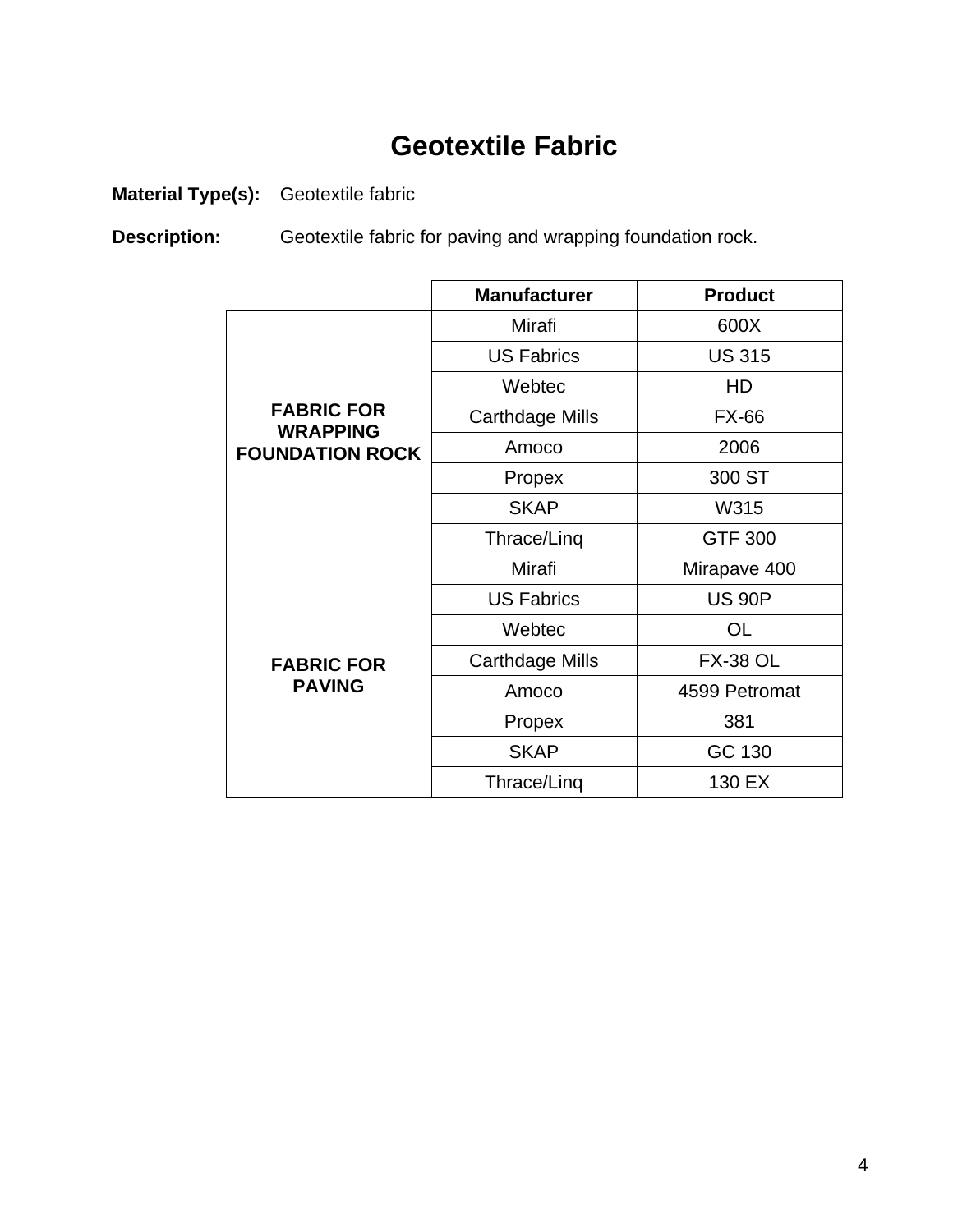#### **Cast Iron Fittings**



 **and (1/8) Bend** 











 **Combination Wye 1/8 Bend Long Sweep Quarter Bend** 







**Wye Twin Cleanout** 



P Trap **Reducer** Reducer Reducing Combination



San Tee **1/16 Bend** Two Way Combination  **(Clean Out Only)** 

**Note:** Other fittings may be accepted under special use approval. Contact the District Inspector for such circumstances. All fittings to be four inch (4") or larger.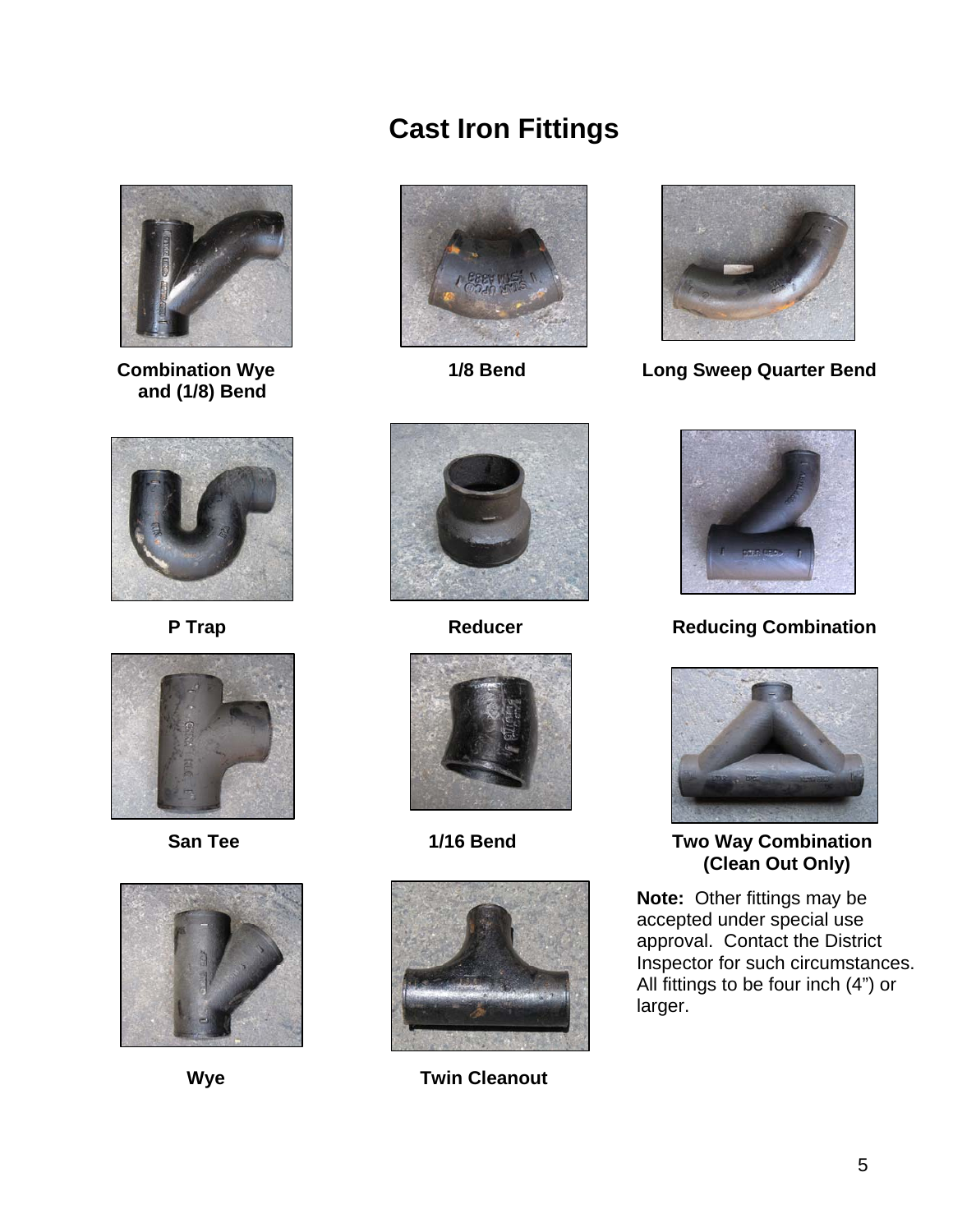## **Cast Metal Products**

| <b>Material Type(s):</b> | Manhole frames, Covers, Rodding Inlets, Adjustment Rings                                                                                                                        |
|--------------------------|---------------------------------------------------------------------------------------------------------------------------------------------------------------------------------|
| <b>Manufacturer:</b>     | Cast Metal Products such as Manhole Frames, Covers,<br>Rodding Inlets and Adjustment Rings can be obtained from but<br>are not limited to the following approved manufacturers: |
|                          | 1. D&L Foundry and Supply<br>Phone Number: (707) 557-4525                                                                                                                       |

2. South Bay Foundry Phone Number: (209) 367-1940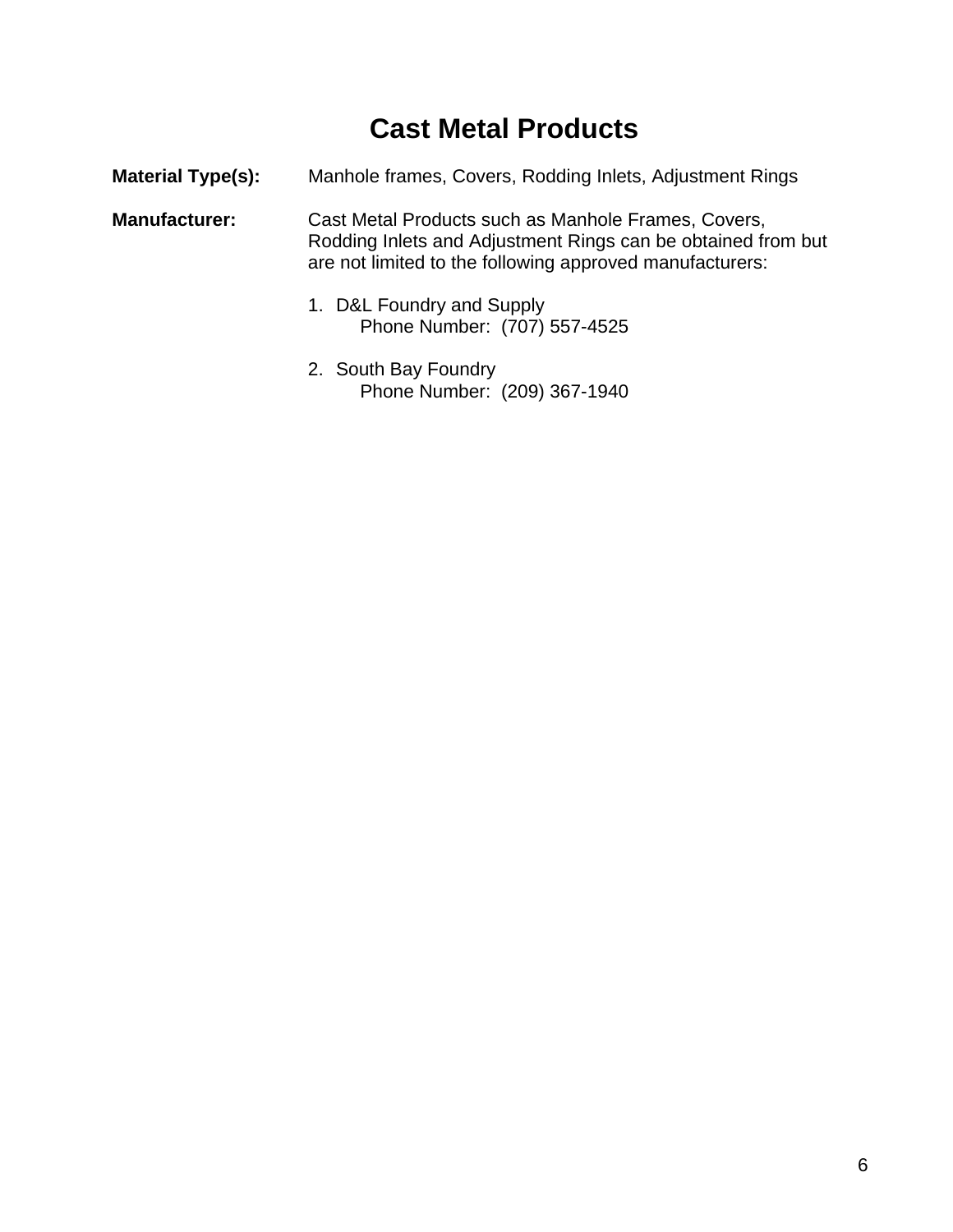## **Couplings**

**Material Type(s):** Banded Rubber Couplings

**Description:** For repairs, alterations and house sewers with connections of dissimilar materials. Banded rubber couplings shall have four (4) clamps and metal shear bands.

**Manufacturer:** Manufacturers included but are not limited to:

- 1. Fernco®
- 2. Mission®
- 3. Husky®

**Note:** Check with Inspector prior to purchase of material to insure proper coupling is selected for the different pipe types encountered.





**Mission® Band Seal 19th Coupling Calder Coupling 19th Coupling** 



 **Fernco® Proflex Coupling**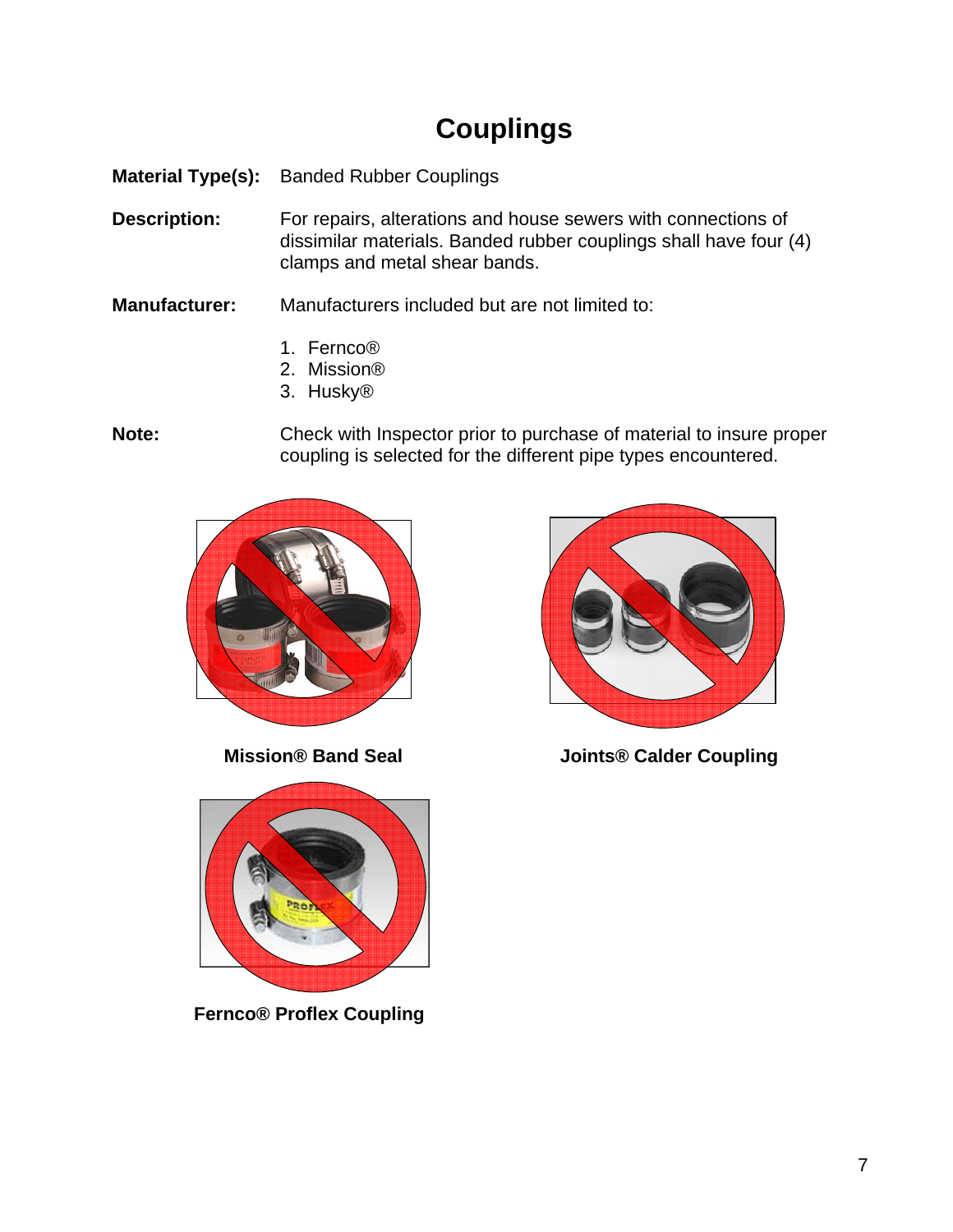

 **(80 in-lb) (60 in-lb)** 



**Fernco® Strong Back RC Couplings Fernco® 5000 Series RC Couplings (60 in-lb) (60 in-lb)** 



**Silver (60 in-lb) Yellow & Green (80 in-lb)** 



**Anaco No Hub (60 in-lb)** 



 **Husky® 4 Clamp Coupling Fernco® Stainless Steel Shear Rings** 





 **Fernco® No-Hub Couplings Mission® Adjustable Repair Coupling**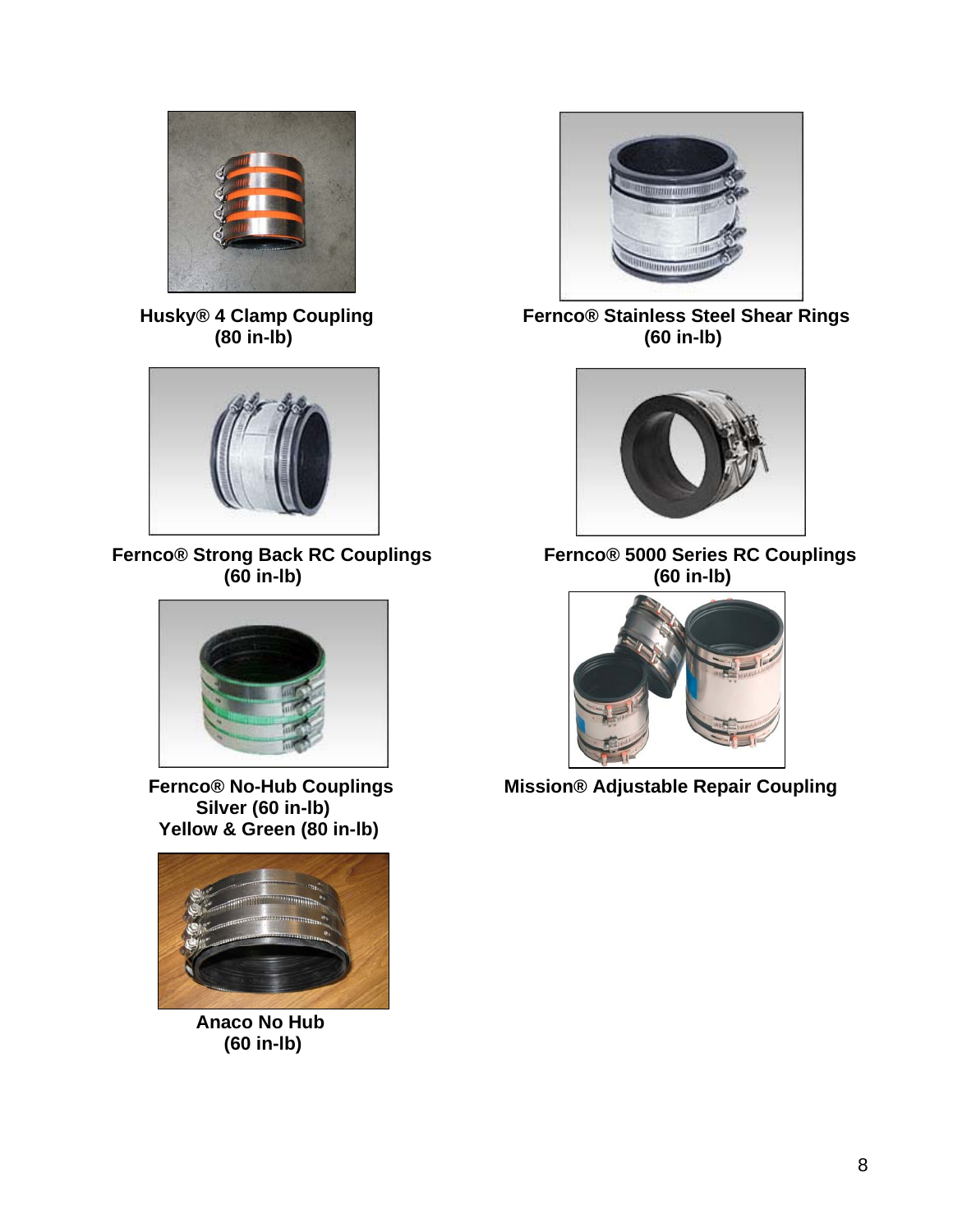## **High Density Polyethylene Couplings**



**Friatec® Frialen Electrofusion Coupling**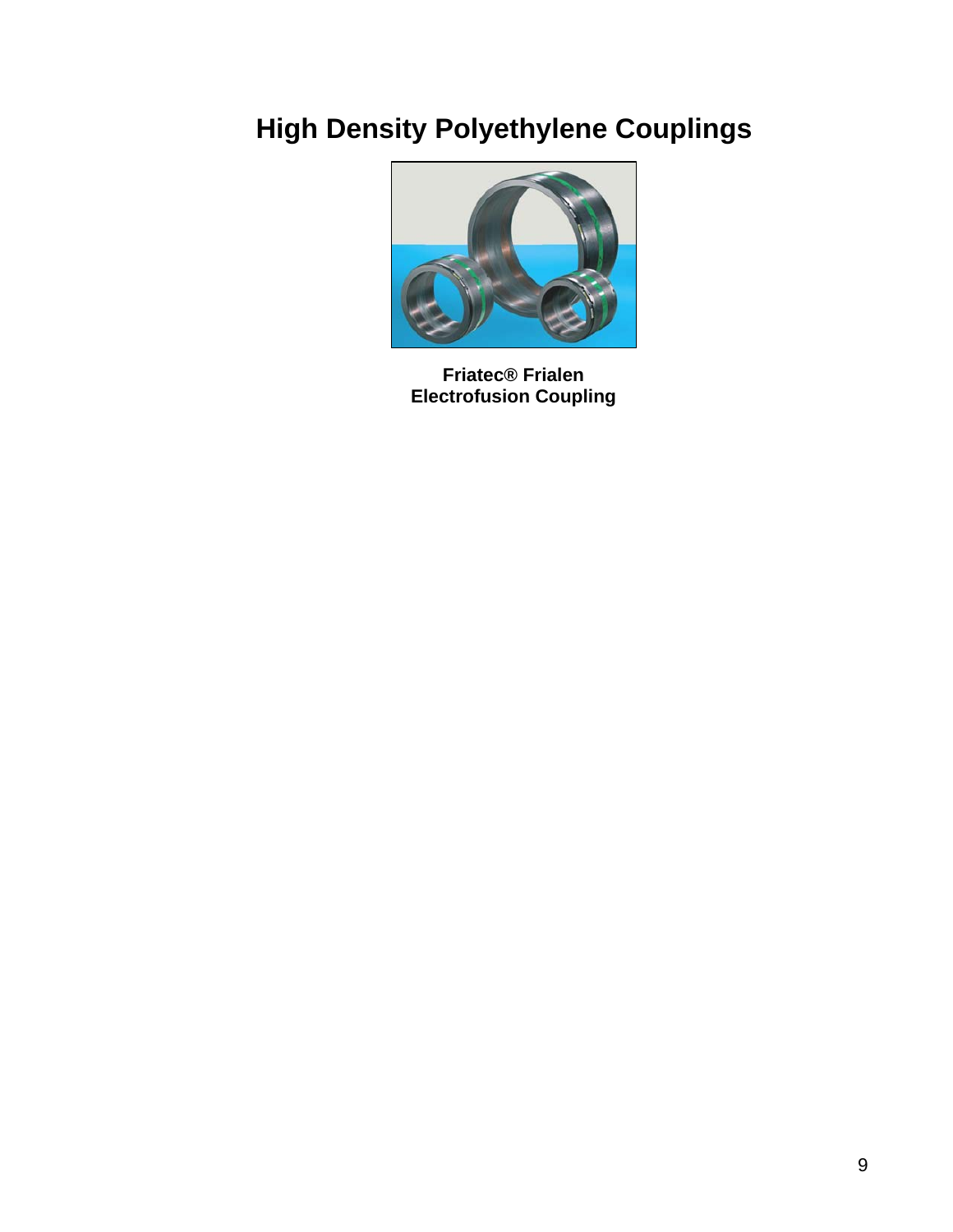#### **House Sewers: 4" and 6"**

#### **Material Type(s):** Pipe

**Description:** Pipe material for house sewers in four (4) and six (6) inch in diameter.

- 1. PVC Solid Wall–SDR 26 (Solvent Welded Joints) (Bell & Spigot Joints)
- 2. ABS Solid Wall Schedule 40 (Solvent Welded Joints)
- 3. Vitrified Clay Pipe (VCP) (Bell & Spigot Joints) (Plain Ended Joints)
- 4. DIP Class 52 (Bell & Spigot Joints)
- 5. Cast Iron Soil Pipe (CIP) Class SV (Bell & Spigot Joints) (No-Hub)
- 6. HDPE SDR 17 Gray (Ductile Iron Pipe O.D.) (Butt Thermal Fused Joints) (Pipe Bursting or Directional Drilling only or at Inspector's discretion)
- 7. PVC Solid Wall C900 (Bell & Spigot Joints) (DR-14, DR-18, DR-25)
- **Note:** HDPE SDR 17 shall be purchased in longest length practicable in order to achieve the minimum amount of pipe joints during construction. A maximum of ten (10) joints per one hundred foot (100) length of laid pipe shall be achieved, unless all joints are de-beaded.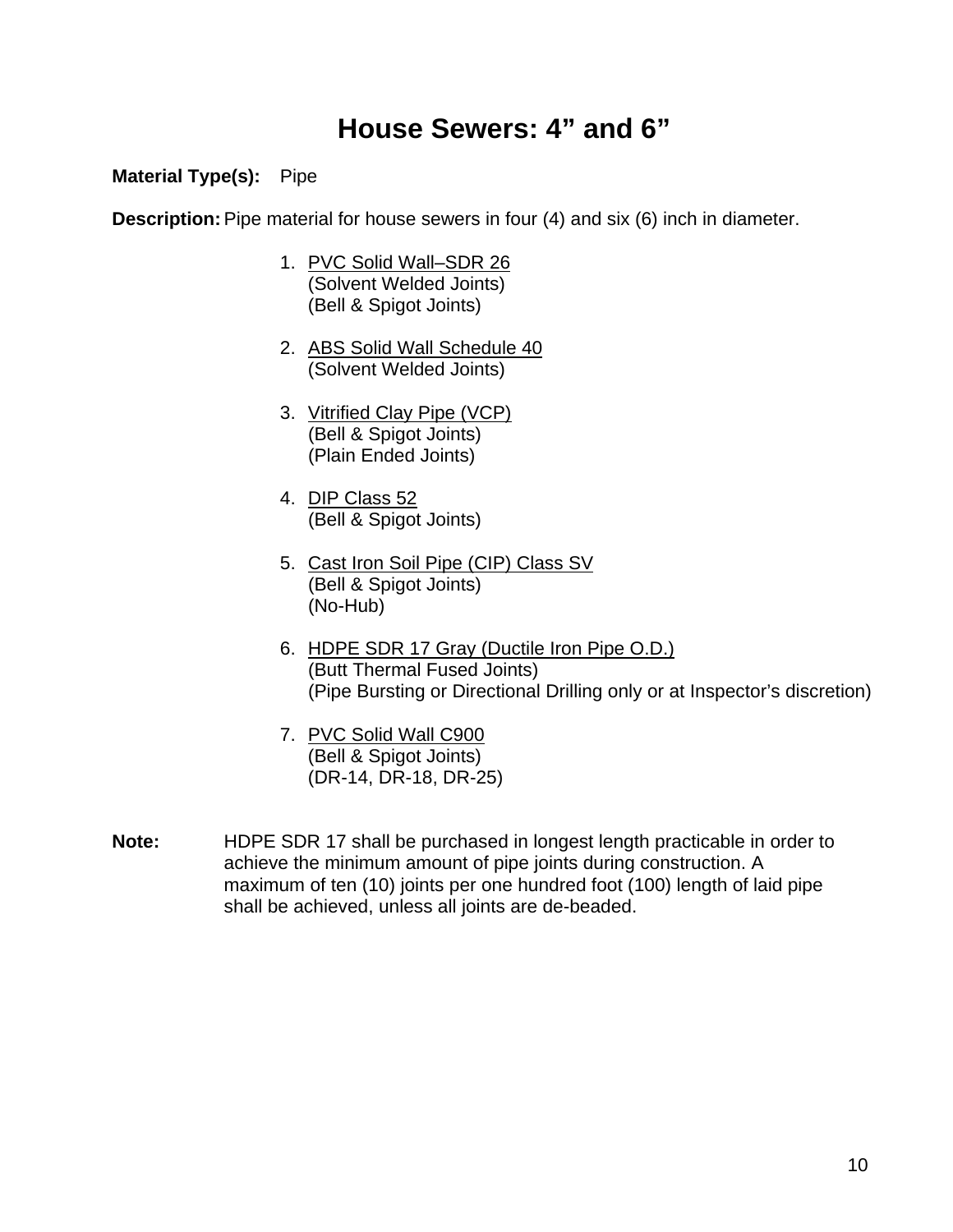## **Overflow Protection Devices**

**Material Type(s):** Overflow Protection Devices (OPD)

**Description:** Overflow protection devices prevent sewage from entering homes and businesses and reroute the spill outside the building.

#### **Manufacturer:**

|                                      | <b>MANUFACTURER</b>                                              | <b>PRODUCT NAME</b>                                            |
|--------------------------------------|------------------------------------------------------------------|----------------------------------------------------------------|
| Extendable<br><b>Backwater Valve</b> | <b>Mainline Backflow</b><br><b>Products</b>                      | Adapt-a-valve Inspection Chamber<br>with Test-Eze Gate Feature |
|                                      | <b>Rector Seal</b>                                               | <b>Clean Check Backwater Valve</b>                             |
| "Mushroom"                           | Genplex                                                          | <b>Kelly Backwater Device</b><br>(No-Hub & IPS)                |
| Sewer Popper <sup>™</sup>            | <b>Stephens Corp</b>                                             | Sewer Popper <sup>™</sup> Model S62-304                        |
| <b>Relief Cap</b>                    | Unlimited Home Solutions LLC<br>(www.unlimitedhomesolutions.com) | <b>Sewer Relief Cap</b>                                        |

#### **Extendable Backwater Valves**







Sewer Popper<sup>™</sup> OPD Sewer Relief Cap



**"Mushroom" OPD**

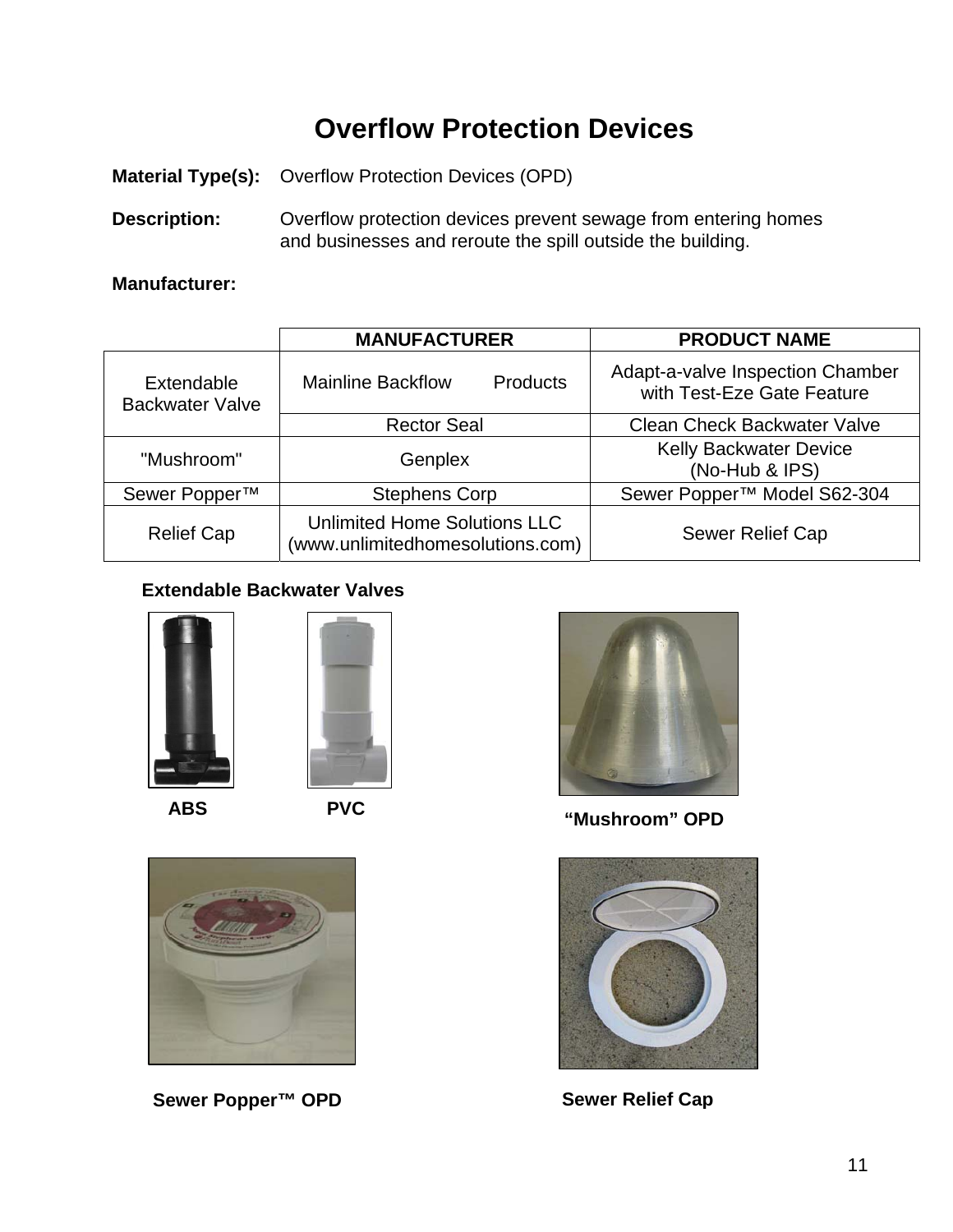#### **Main Sewers: Less than 18"**

#### **Material Type(s):** Pipe

**Description:** Pipe material for sewers less than eighteen (18) inches in diameter.

- 1. PVC Solid Wall–SDR 26 (Bell & Spigot Joints)
- 2. Ductile Iron CL52 (Bell & Spigot Joints)
- 3. PVC Solid Wall C900 or C905 (Bell & Spigot Joints)
- 4. HDPE SR 17 Gray (Ductile Iron Pipe Size O.D.) (Butt Fused Joints, de-beaded)
- 5. Vitrified Clay (Bell & Spigot Joints)

**Note:** Special approval may be granted by CCCSD for other materials as necessary for the specific application. Material shall be purchased in longest length practicable in order to achieve the minimum number of pipe joints.

#### **Joint Restraint Systems**

|            | <b>MANUFACTURER</b>                  | <b>JOINT RESTRAINT SYSTEM</b>                                         |
|------------|--------------------------------------|-----------------------------------------------------------------------|
|            | American Ductile Iron<br><b>Pipe</b> | "Lok-Fast" Restrained Joint                                           |
| <b>DIP</b> | U.S. Pipe                            | "TR FLEX" Restrained Joint                                            |
|            | U.S. Pipe                            | "Field-Lok 350 Gaskets"                                               |
| <b>PVC</b> | <b>BullDog Restraint</b><br>System   | BullDog PVC Pressure Pipe Integrated Joint<br><b>Restraint System</b> |
|            | <b>Certain Teed</b>                  | Certa-Lok restrained joint system                                     |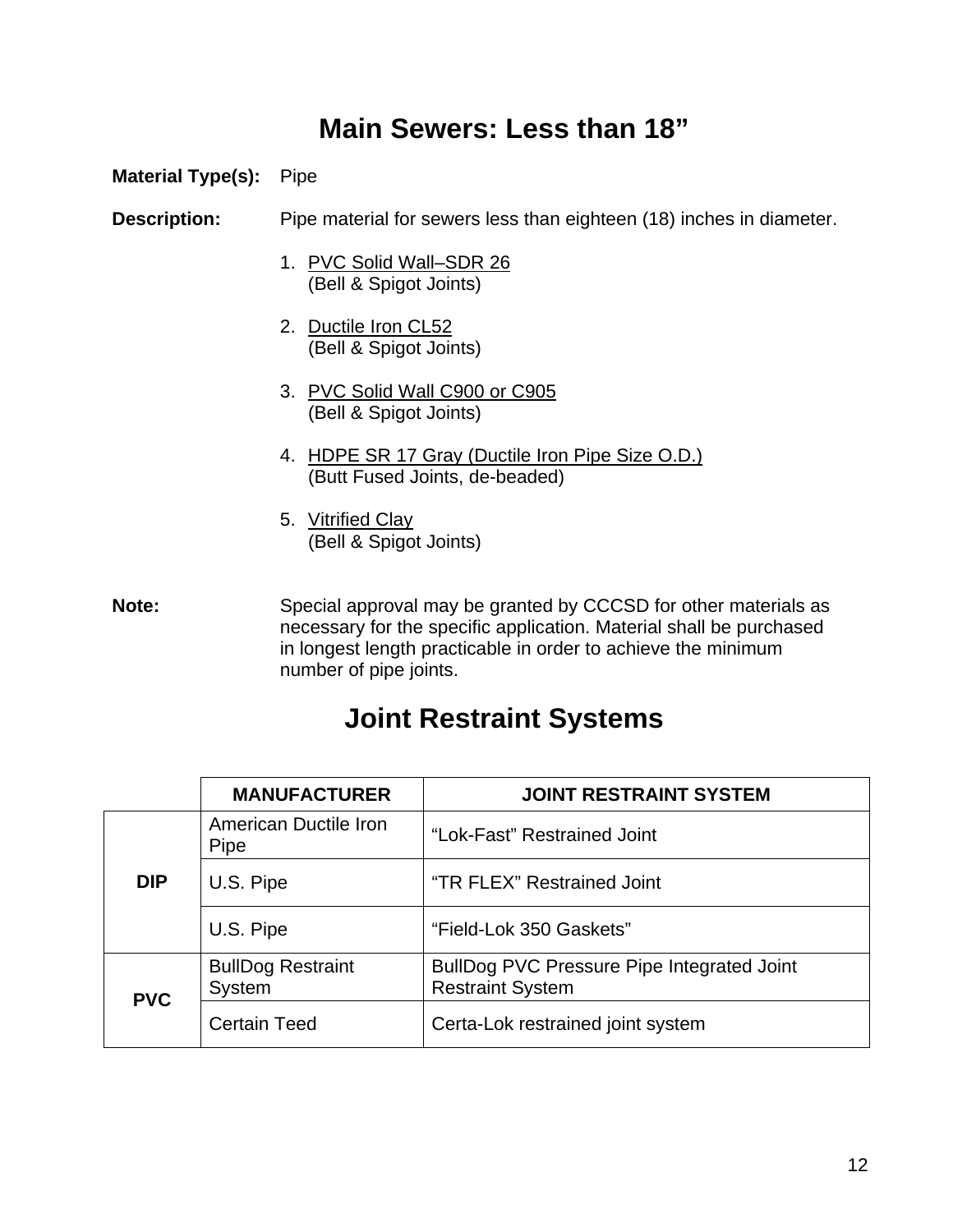## **Pipe Fittings: Less than 18" Sewers**

#### **Material Type(s):** Pipe fittings

**Description:** Pipe fittings for pipelines that are less than eighteen (18) inches in diameter.

| <b>PIPE MATERIAL</b> | <b>FITTING</b>                                  |
|----------------------|-------------------------------------------------|
| DIP                  | Wye, Tee, 11 1/4 ° Fitting, Mechanical Fittings |
|                      | Wye, Tee, Closure Coupling                      |
| <b>PVC Solid</b>     | Saddle Tee, 3° Fitting, 11 1/4 ° Fitting        |
|                      | 90° Sweep Elbow                                 |
| VCP                  | Wye, Tee                                        |

| <b>MANUFACTURER</b>   | <b>FLEXIBLE</b><br><b>FITTING</b> | <b>MAXIMUM</b><br><b>ALLOWABLE</b><br><b>FITTING</b><br><b>DEFLECTION</b> |
|-----------------------|-----------------------------------|---------------------------------------------------------------------------|
|                       | <b>SDR 26 Gasketed Sewer</b>      |                                                                           |
| <b>Plastic Trends</b> | Fitting                           | $4^\circ$                                                                 |
|                       | Cast Iron O.D.                    | $5^{\circ}$                                                               |
| CertainTeed           | Iron Pipe Size O.D.               | $5^{\circ}$                                                               |



 **for pressure side sewers** 



 **90º Sweep Elbow Saddle Tee Fitting Wye, Tee Fitting** 



 **SDR 26 Heavy Wall Gasketed Sewer Fitting**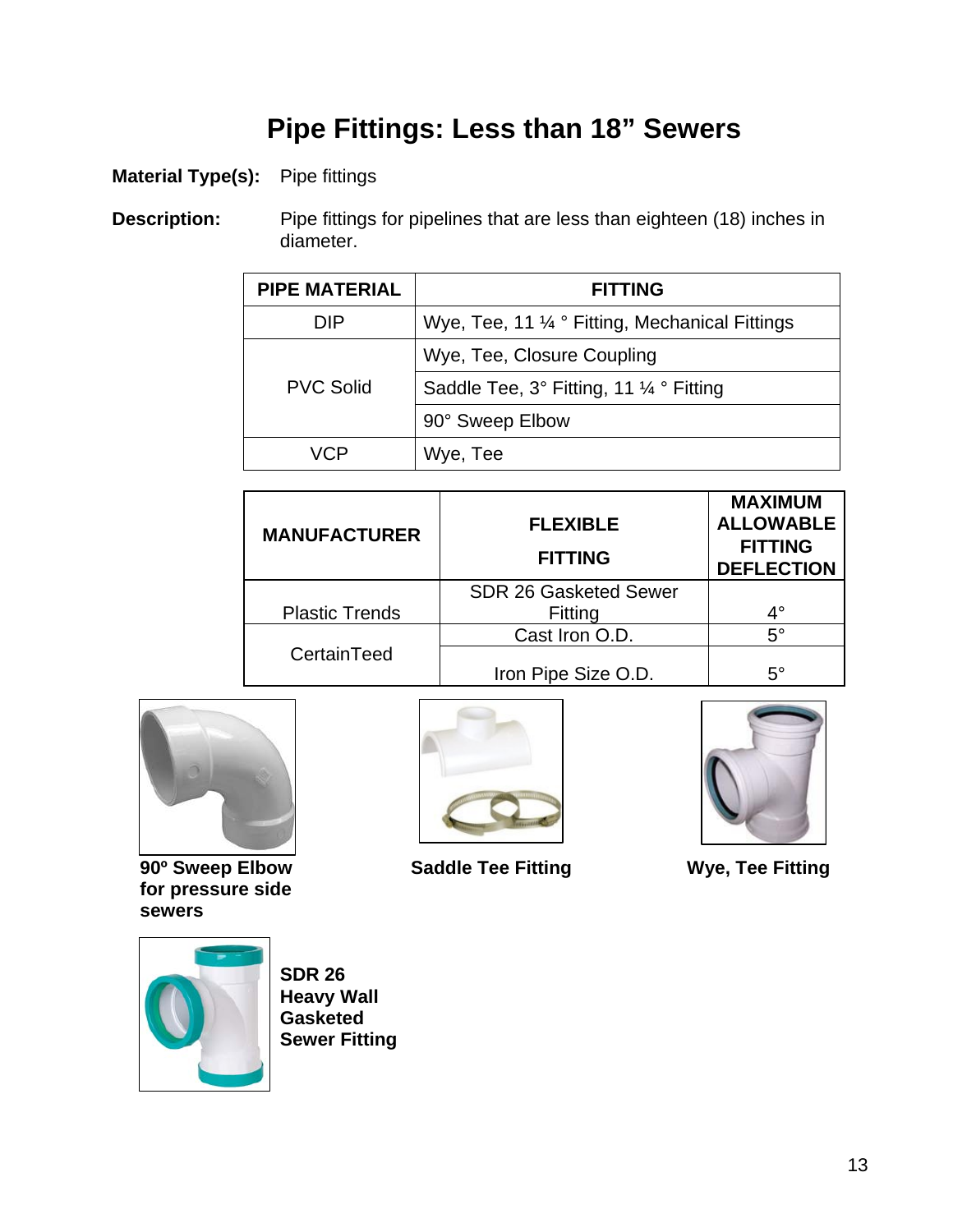### **Taps**

**Material Type(s):** Taps

**Description:** Tap materials for the corresponding type of main line sewer.

| <b>PIPE MATERIAL</b>    | <b>MAINLINE TAP</b>                                                           |  |
|-------------------------|-------------------------------------------------------------------------------|--|
| <b>ABS</b>              | Sealtite Type "S" Saddle with four (4) band coupling<br>$\bullet$             |  |
|                         | ABS Saddle with solvent weld and two (2) stainless steel straps<br>$\bullet$  |  |
| <b>ACP</b>              | <b>Fowler Saddle</b>                                                          |  |
|                         | <b>Fowler Saddle</b><br>$\bullet$                                             |  |
| CIP, DIP                | Sealtite Type "S" Saddle with four (4) band coupling<br>$\bullet$             |  |
| <b>HDPE</b>             | <b>Thermal-Fused Saddle</b>                                                   |  |
| <b>Insituform Liner</b> | PVC Saddle with Rubber Gasket and two (2) stainless steel straps              |  |
|                         | Sealtite Type "S" Saddle with four (4) band coupling<br>$\bullet$             |  |
| <b>PVC</b>              | PVC Saddle with Rubber Gasket and two (2) stainless steel straps<br>$\bullet$ |  |
|                         | PVC Saddle with solvent weld and two (2) stainless steel straps<br>$\bullet$  |  |
|                         | <b>Fowler Saddle</b><br>$\bullet$                                             |  |
| VCP                     | Sealtite Type "S" Saddle with four (4) band coupling                          |  |

**Note:** PVC taps may be done by any General Engineering ("A") Contractor registered with CCCSD. All other taps must be done by either Tap-Tite Company or Roto-Rooter.









 **ABS Saddle Fowler Saddle HDPE Saddle PVC Saddle**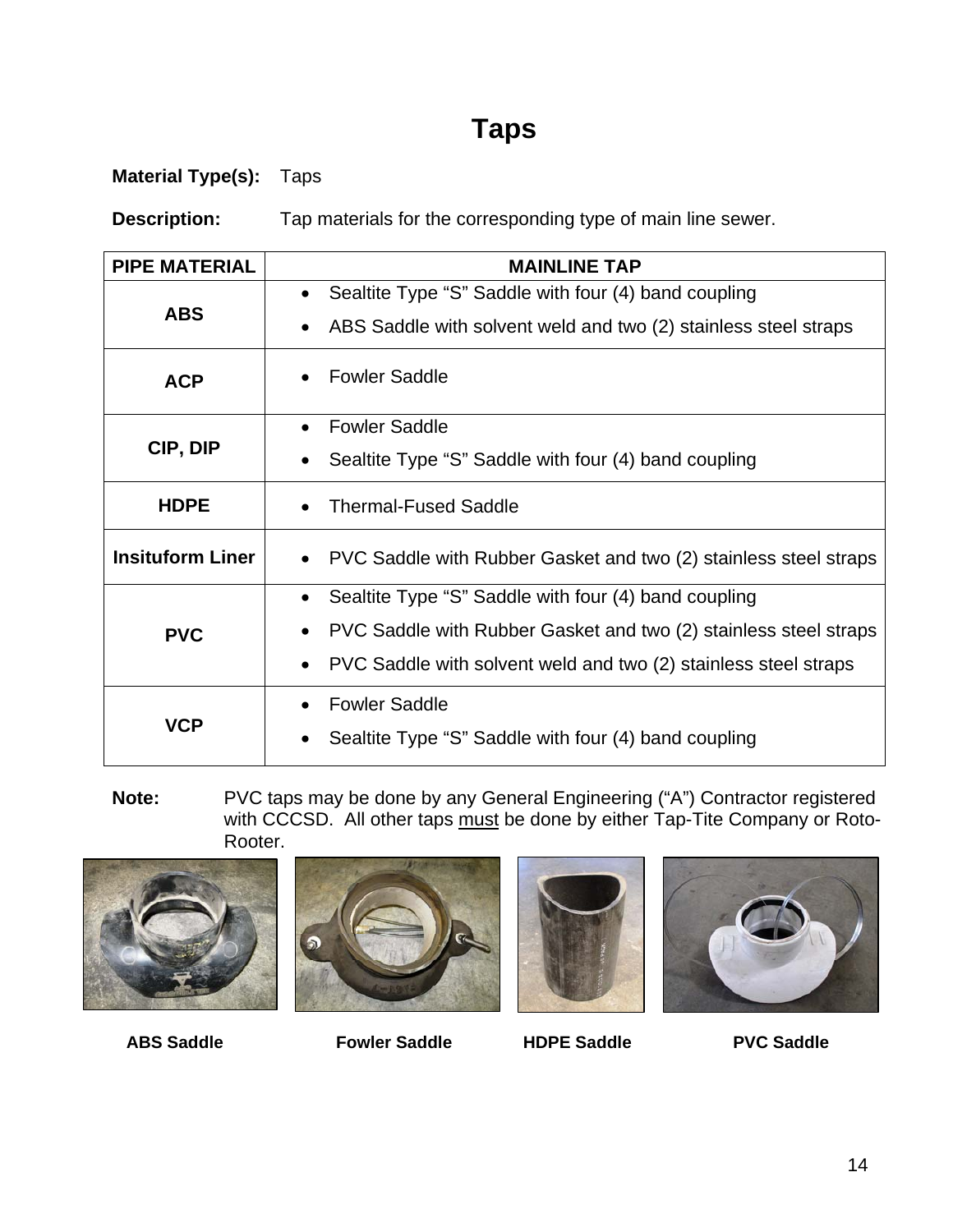#### **Ready-Mix Designs**

**Material Type(s):** Concrete mix

#### **Manufacturer:**

1. Central Concrete Supply Phone Number: (408) 404-1030

| <b>MIX DESIGNATION</b>                            | <b>MIX DESIGN#</b> |
|---------------------------------------------------|--------------------|
| <b>Controlled Low</b><br><b>Strength Material</b> | F35138AA           |
| Cast-in-place Concrete                            | 1EF115Q1           |
|                                                   | 163115C1           |

#### 2. Cemex

Phone Number: (650) 333-5357

| <b>MIX DESIGNATION</b>                            | <b>MIX DESIGN #</b> |
|---------------------------------------------------|---------------------|
| <b>Controlled Low</b><br><b>Strength Material</b> | 4212893             |
| Cast-in-place Concrete                            | 4212798             |

#### **Precast Products**

**Material Type(s):** Precast Products such as Manhole Bases, Barrels, Cones, Grade Rings, Paving Rings, Adjustment Rings, Gaskets, Top Slabs, Grease Interceptors, Sampling Boxes and Sand-Oil Interceptors can be obtained from the following approved manufacturers.

#### **Manufacturer:**

- 1. Central Precast (US Concrete Precast Group) Phone Number: (925) 960-8740
- 2. Jensen Precast Phone Number: (707) 429-5500
- 3. Cook Concrete Products Phone Number: (530) 243-2562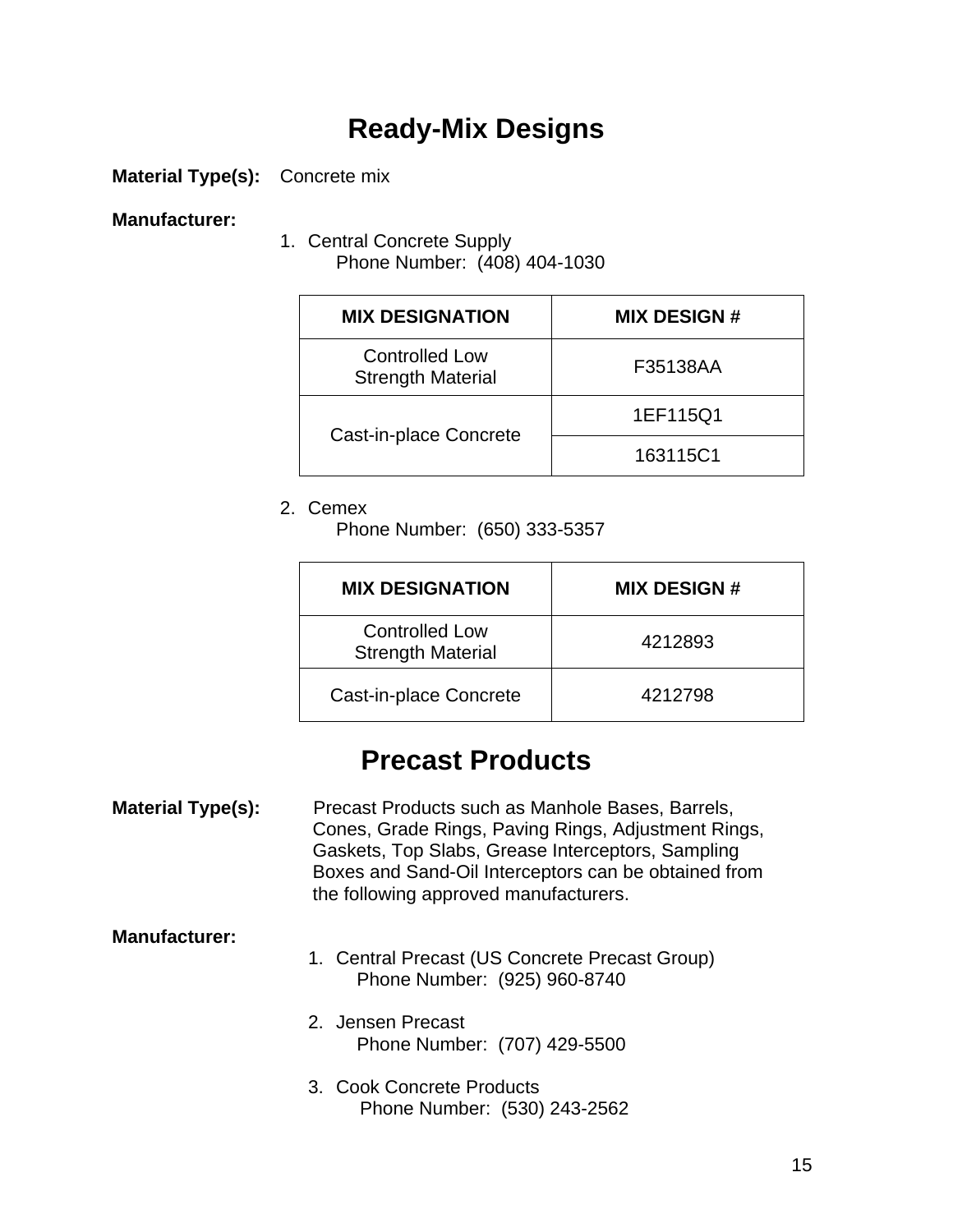## **Concrete Curing Compounds**

**Material Type(s):** Concrete curing compounds

**Description:** Curing compounds shall be white pigmented and resin based.

| <b>MANUFACTURER</b>            | <b>COMPOUND</b>                    |
|--------------------------------|------------------------------------|
| <b>Master Builders</b>         | MB-429                             |
| <b>Burke Company</b>           | Spartan Cote Cure-Seal<br>Hardener |
| <b>Euclid Chemical Company</b> | <b>Super Rez Seal</b>              |

Note: Sodium silicate compounds shall not be used.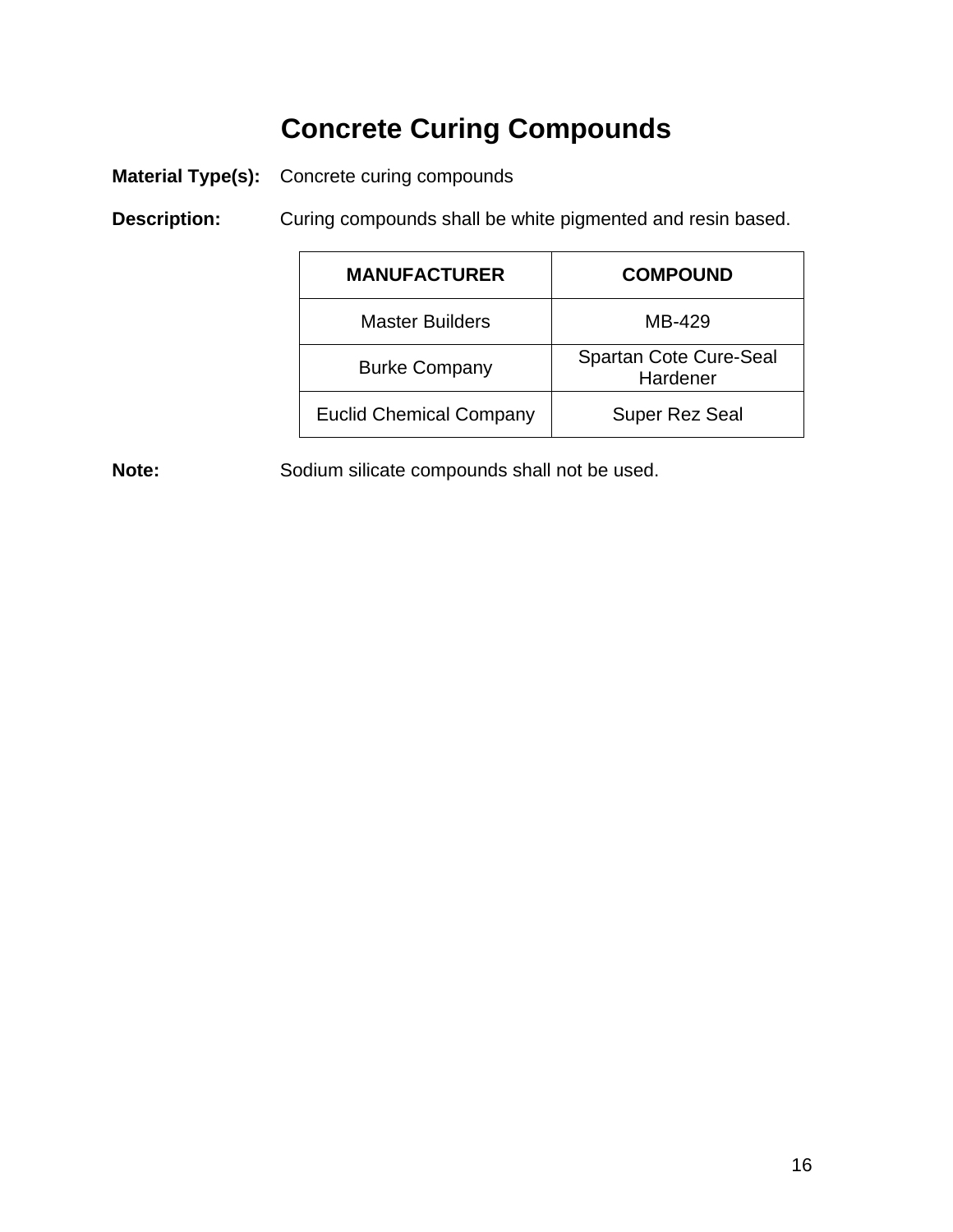## **Reinforced Concrete Utility Boxes**

**Material Type(s):** Utility boxes for traffic and non-traffic areas

|                            | <b>ITEM DESCRIPTION</b>                                   | <b>PRODUCT</b>                            |
|----------------------------|-----------------------------------------------------------|-------------------------------------------|
| <b>Traffic Area</b>        | 12" x 12" Drain Box                                       | Christy® V12 Box                          |
|                            | 10-3/8" I.D. x 12" Valve Box                              | Christy® or Jensen® G5 Traffic Valve      |
|                            | <b>Cast Iron Grate</b><br>(3/8" Max Spacing) H/20 Loading | Christy® V12-71W Welded Grate             |
| <b>Non-Traffic</b><br>Area | 8" I.D. x 12" Valve Box                                   | Christy® or Jensen® F8 Box                |
|                            | 8-1/2" I.D. x 11-3/4" Drain Box                           | Christy® V1 Drain Box                     |
|                            | 10-5/8" I.D. x 17-1/4" Drain Box                          | Christy® V9 Drain Box                     |
|                            | Cast Iron Grate 3/4" Max Spacing                          | Christy® V1-71C Grate<br>and V9-71C Grate |



 **Christy® V12 Box Christy® G5 Box Christy® F8 Box** 



Christy® V12-71W<br>Welded Grate





**Christy® V12-71W Christy® K-6004 Grate Christy® V1-71C The Welded Grate Contract Contract Contract Contract Contract Contract Contract Contract Contract Contract Contract Contract Contract Contract Contract Contract Contract Contract Contract Contract Contract Contract Contra** 



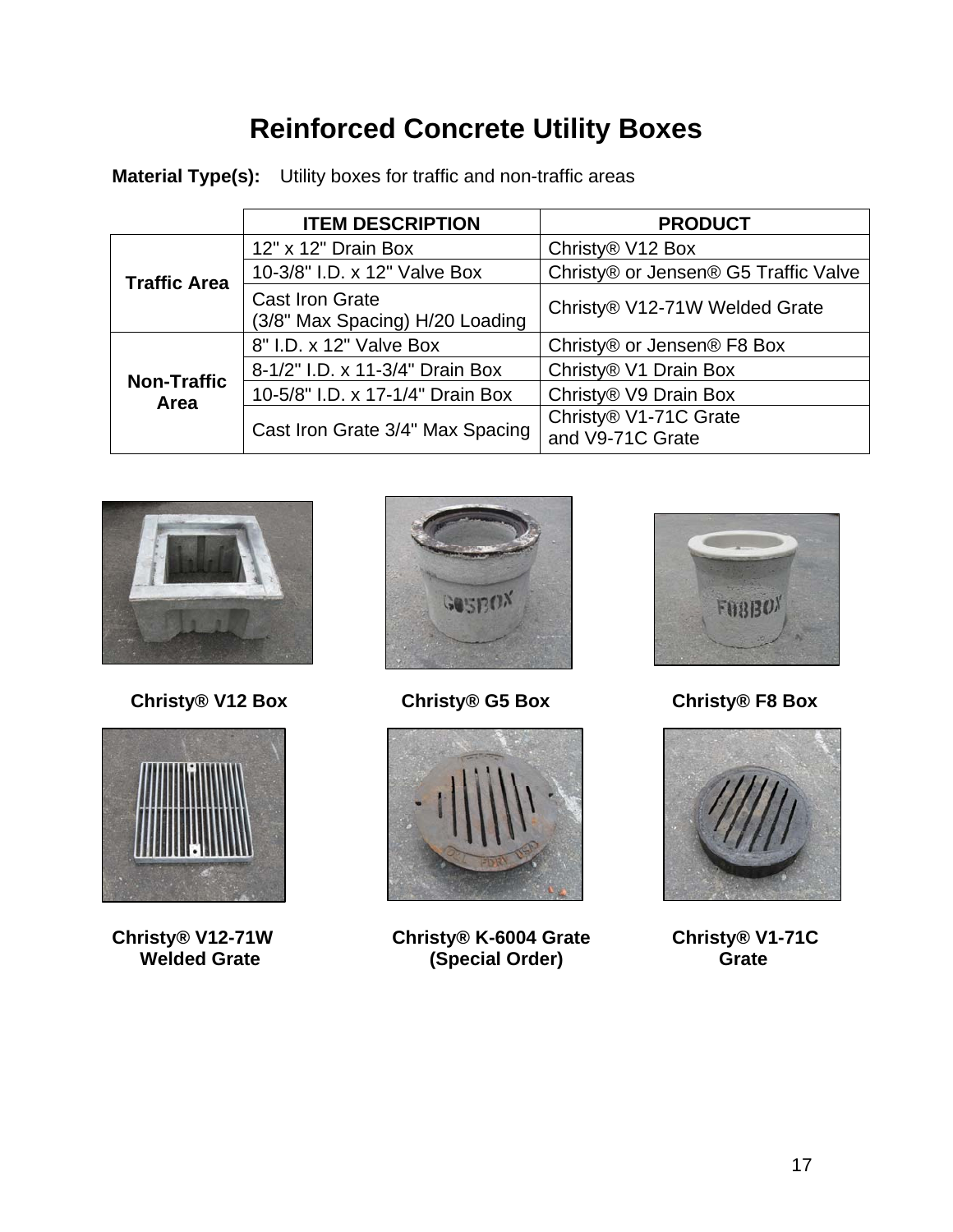#### **Pump Systems**

**Material Type(s):** Pre-Approved Pump Systems, Pipe

#### **Description:**

| <b>VENDOR</b>       | <b>SYSTEM</b>                | <b>PIPE MATERIAL</b>  |
|---------------------|------------------------------|-----------------------|
| E-One               | D-Series, W-Series,          | HDPE (SDR 11)         |
|                     | <b>I-Series and G-Series</b> | or PVC (Sch 40 or 80) |
|                     | 2448- Series, Pro370         | HDPE (SDR 11)         |
| Liberty             | Series, Pro380 Series        | or PVC (Sch 40 or 80) |
| Aqua Pro            | E-Series, EDP Series,        | HDPE (SDR 11)         |
| <b>Pump Systems</b> | ESP-Series, SG-Series,       | or PVC (Sch 40 or 80) |
|                     | <b>DG-Series</b>             |                       |

**Note:** Complete packages are required for Pre-Approved Pump Systems. This includes a pump, alarm panel, isolation and check valves, sump and sump extensions (as required). Individual parts of Pump System are not pre-approved by CCCSD. Models include but are not limited to the ones below, contact CCCSD for special approval of all others.







Liberty® Pro370-Series Liberty® Pro380 Series Aqua Pro SG-1182-2<br>(2" discharge system, (2" discharge system, (2" discharge system, <br>
Required Access Riser) Required Access Rise





Required Access Riser) Required Access Riser)



 **E-One® Model D-H071 Liberty® 2448 Series E-One® Model Gator Grinder** 

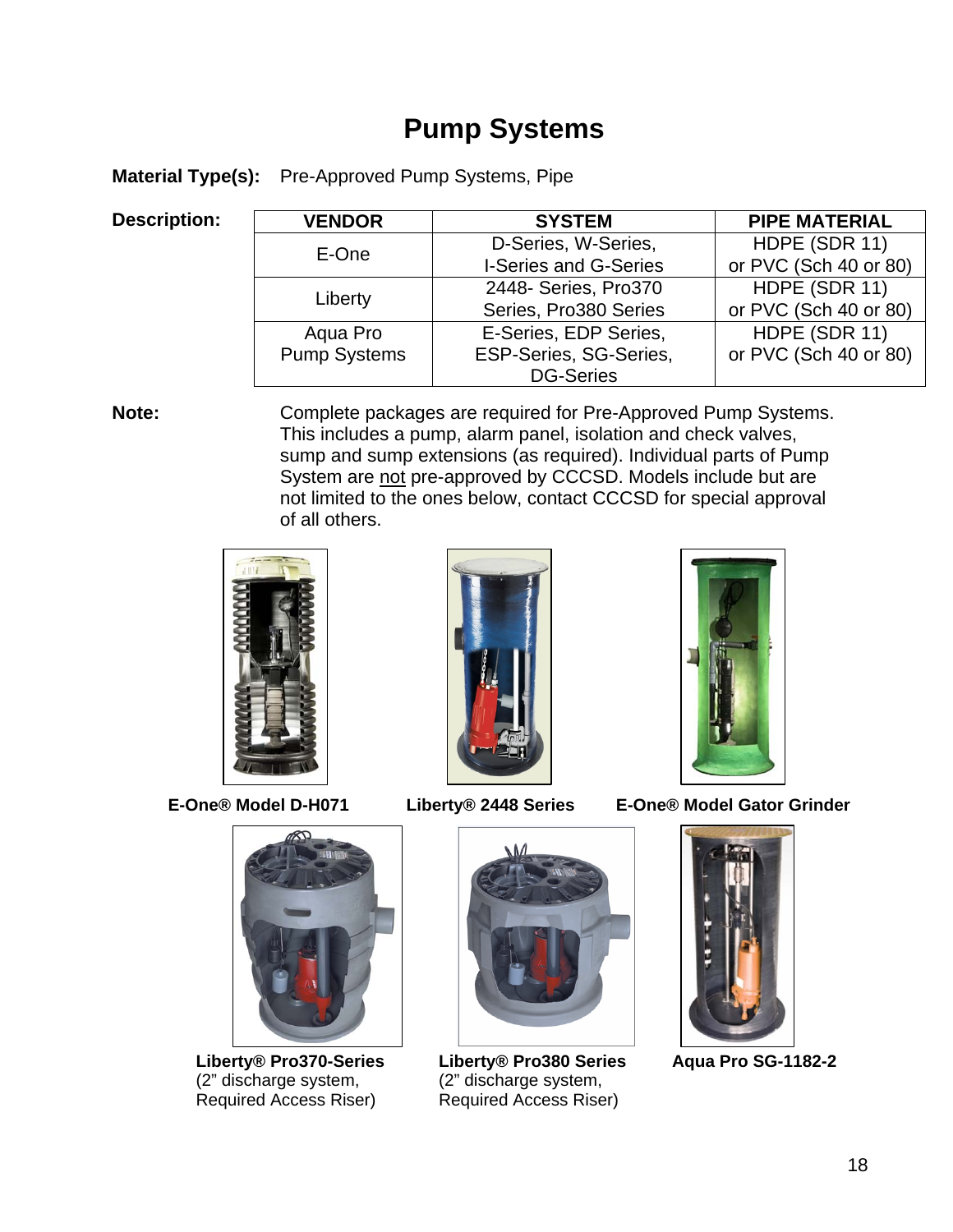## **Grease Traps**

**(Referred to in the UPC as Hydromechanical Grease Interceptors)** 

**Material Type(s):** Grease Traps

**Description:** Grease traps for trash enclosures with a 4" connector

#### **Manufacturers:**

- 1. Zurn
	- Phone Number: (805) 238-7100
- 2. Jay R. Smith Manufacturing Co.
	- Phone Number: (334) 277-8520
- 3. Schier Products
	- Phone Number: 1-800-827-7119
- 4. Dormont Phone Number: 1-800-376-6668

| <b>MANUFACTURER</b>                   | <b>PRODUCT</b>                                            |
|---------------------------------------|-----------------------------------------------------------|
| Zurn                                  | Z1165, Z1170, Z1172, GT2700<br><b>Grease Interceptors</b> |
| Jay R. Smith Manufacturing<br>Company | 8000-8100 Series                                          |
| <b>Schier</b>                         | PATG-2025, PATG-2420                                      |
| Dormont                               | <b>WD Series PDI Certified Grease</b><br>Interceptor      |





**Jay R. Smith Commont Curn 2011** 

 **800-8100 Series WD Series Z1170** 



 **Schier Products Trapper II\* PATG-2025 or PATG-2420**  \*Designed for indoor use only

**Note:** Models without a standard 4" connector shall be upgraded to 4".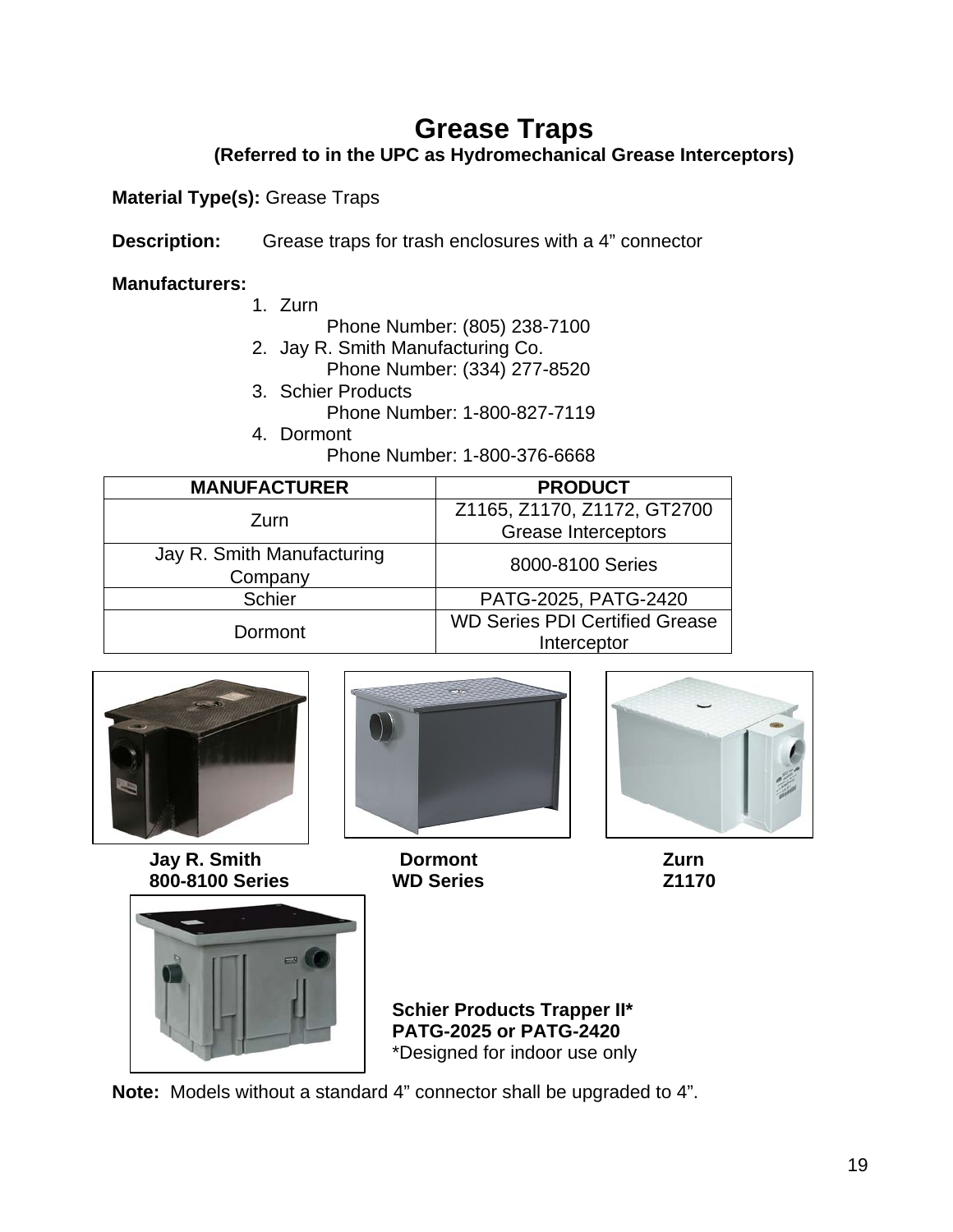## **Miscellaneous Approved Materials**

|                                                                   | <b>MANUFACTURER</b>          | <b>PRODUCT</b>                                       |
|-------------------------------------------------------------------|------------------------------|------------------------------------------------------|
| D.E.                                                              | <b>Pentair Pool Products</b> | Product #60 SEP                                      |
| Separation                                                        | <b>Hayward Pool</b>          |                                                      |
| <b>Tanks</b>                                                      | <b>Products</b>              | Model # C9002 SEP                                    |
|                                                                   | Sika                         | FI System with Sikadur® Injection Gel Epoxy          |
| Epoxy<br>Adhesive                                                 | Hilti                        | <b>HIT HY150 Adhesive Anchors</b>                    |
| Anchors                                                           | <b>BASF</b>                  | Concresive® 1420 Gel Epoxy Adhesive                  |
|                                                                   | <b>BASF</b>                  | Concresive® Paste LPL                                |
| Expanding -                                                       | <b>ITW</b>                   | Red Head®, Trubolt Wedge Anchor                      |
| <b>Type Anchors</b>                                               | Hilti                        | Kwik-Bolt 3 Expansion Anchor                         |
| Galvanizing                                                       | Carboline®                   | Galvanox                                             |
| <b>Field Repairs</b>                                              |                              |                                                      |
| <b>Glass Capsule</b><br>Polyester<br>Resin<br>Adhesive<br>Anchors | Hilti                        | <b>HVU Adhesive Capsule</b>                          |
| HubSett™                                                          | Rector Seal <sup>®</sup>     | HubSett™                                             |
|                                                                   | J-K Polysource <sup>®</sup>  | External Joint Wrap M-860                            |
| Manhole<br>Sealing                                                | <b>Henry®</b>                | <b>Rubr-Nek External Joint Wrap</b>                  |
| Products                                                          | ConSeal®                     | <b>CS-50 Liquid Butyl Primer</b>                     |
|                                                                   | ConSeal®                     | <b>CS-101 Butyl Sealant for Precast Structures</b>   |
|                                                                   | <b>Henry®</b>                | <b>RAM-NEK Joint Sealant</b>                         |
| Transition                                                        | Weld-On <sup>®</sup>         | ABS to PVC Transition Cement                         |
| Cements                                                           | <b>Oatey®</b>                | <b>ABS to PVC Transition Green Solvent</b><br>Cement |
| Waterstops                                                        | Newby                        | <b>Rubber Water Stop Ring</b>                        |